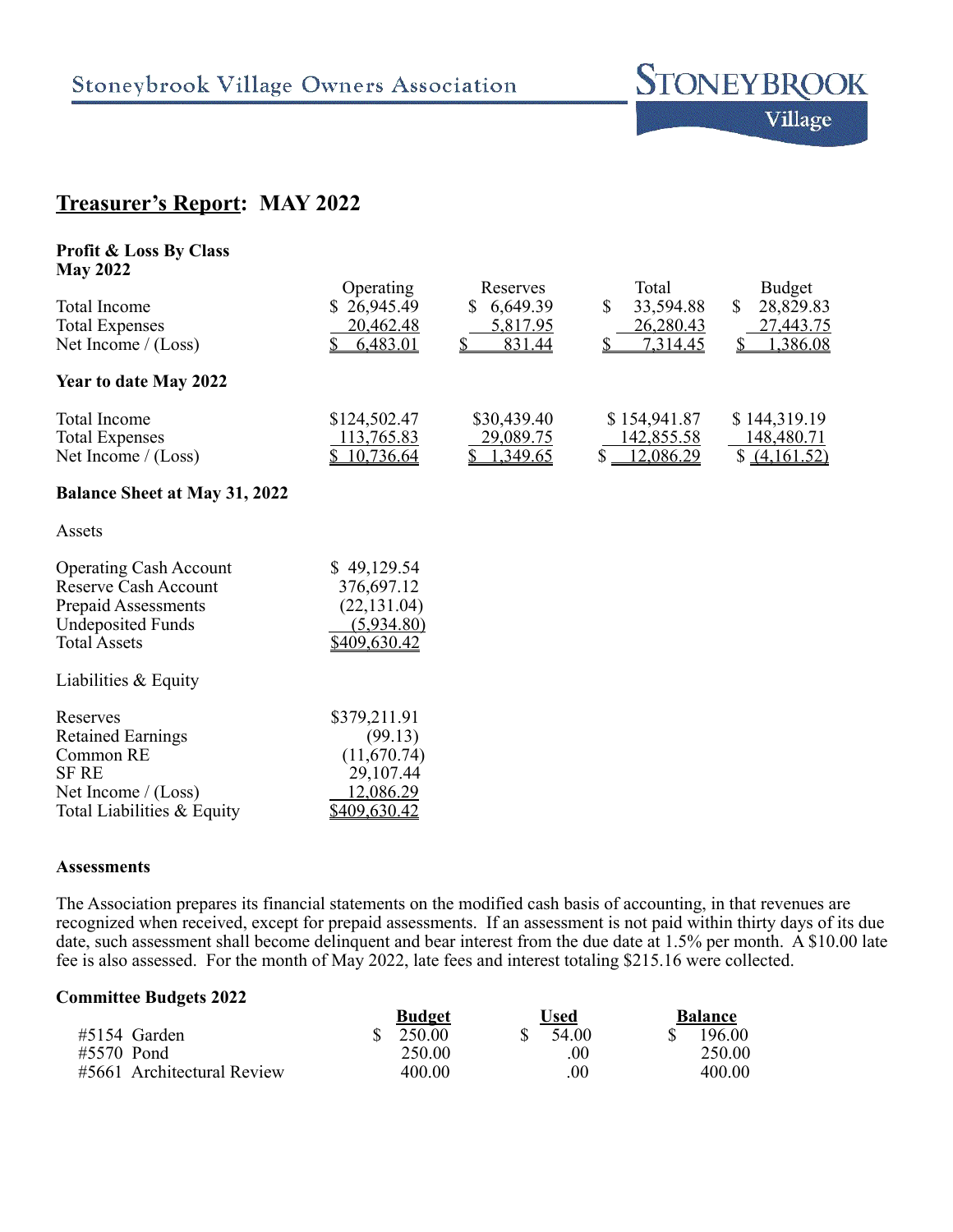

# **Committee Budgets 2022** (Continued)

|                                 | <b>Budget</b> | <b>Used</b> | <b>Balance</b> |
|---------------------------------|---------------|-------------|----------------|
| #5663 Activities                | \$1,500.00    | .00         | \$1,500.00     |
| #5664 Preparedness              | 1,660.00      | 866.98      | 793.02         |
| #5666 Welcome                   | 250.00        | 205.90      | 44.10          |
| #5667 Board Nomination Advisory | 250.00        | .00.        | 250.00         |
| #5668 Common Property           | 250.00        | .00         | 250.00         |

## **Operating net income was \$2,666.29 under budget for May 2022, as follows:**

| Total income             | 6,000.69   |
|--------------------------|------------|
| Grounds maintenance      | 132.54     |
| Clubhouse maintenance.   | 463.95     |
| Pool Maintenance         | (1,161.39) |
| <b>Utilities</b>         | 500.05     |
| Pond Maintenance         | 3,775.01   |
| Operations               | (375.76)   |
| Common property expenses | 0.00       |
| Single family expenses   | 0.00       |
| Total Expenses           | 3.334.40   |

#### **Reserves**

|                  | <b>Beginning</b> | <b>Additions</b> | <b>Deductions</b> | Ending       |
|------------------|------------------|------------------|-------------------|--------------|
| May 2021         | 351,035.50       | 5,109.29         | 1,066.43          | 355,078.36   |
| June 2021        | 355,078.36       | 5,109.29         | 465.00            | 359,722.65   |
| <b>July 2021</b> | 359,722.65       | 5,109.29         | .00.              | 364,831.94   |
| August 2021      | 364,831.94       | 5,109.29         | 2,359.05          | 367,582.18   |
| September 2021   | 367,582.18       | 5,109.29         | .00.              | 372,691.47   |
| October 2021     | 372,691.47       | 5,109.29         | .00.              | 377,800.76   |
| November 2021    | 377,800.76       | 5,109.29         | 2,997.50          | 379,912.55   |
| December 2021    | 379,912.55       | 5,109.29         | 1,520.00          | 383,501.84   |
| January 2022     | 383,501.84       | 5,234.73         | 2,947.46          | 385,789.11   |
| February 2022    | 385,789.11       | 5,234.73         | 2,678.05          | 388, 345. 79 |
| March 2022       | 388, 345. 79     | 4,290.27         | 5,817.95          | 386,818.11   |
| April 2022       | 386,818.11       | 7,146.74         | 5,817.95          | 388,146.90   |
| May 2022         | 388,146.90       | 6,649.29         | 5,817.95          | 388,978.24   |
|                  |                  |                  |                   |              |

### **A/R Aging Summary**

|                                    | May 31, 2022     | Apr 30, 2022            | Mar 31, 2022              |
|------------------------------------|------------------|-------------------------|---------------------------|
| Prepaid assessments                | $\{(22, 131.04)$ | $\$$ (33,435.01)        | $\frac{1}{2}$ (34,270.56) |
| Unpaid assessments including $P&I$ | 2,481.47         | 6.620.75                | 14.334.92                 |
| Balance                            | \$(19,649.57)    | $\frac{(26,814.26)}{2}$ | \$(19,935.64)             |

There are 5 owners who haven't yet fully paid the new assessment amount for the month. All owners received a reminder statement in the mail. There are 2 owners who haven't paid the full assessment for last month. They've all received late fees and interest charges.